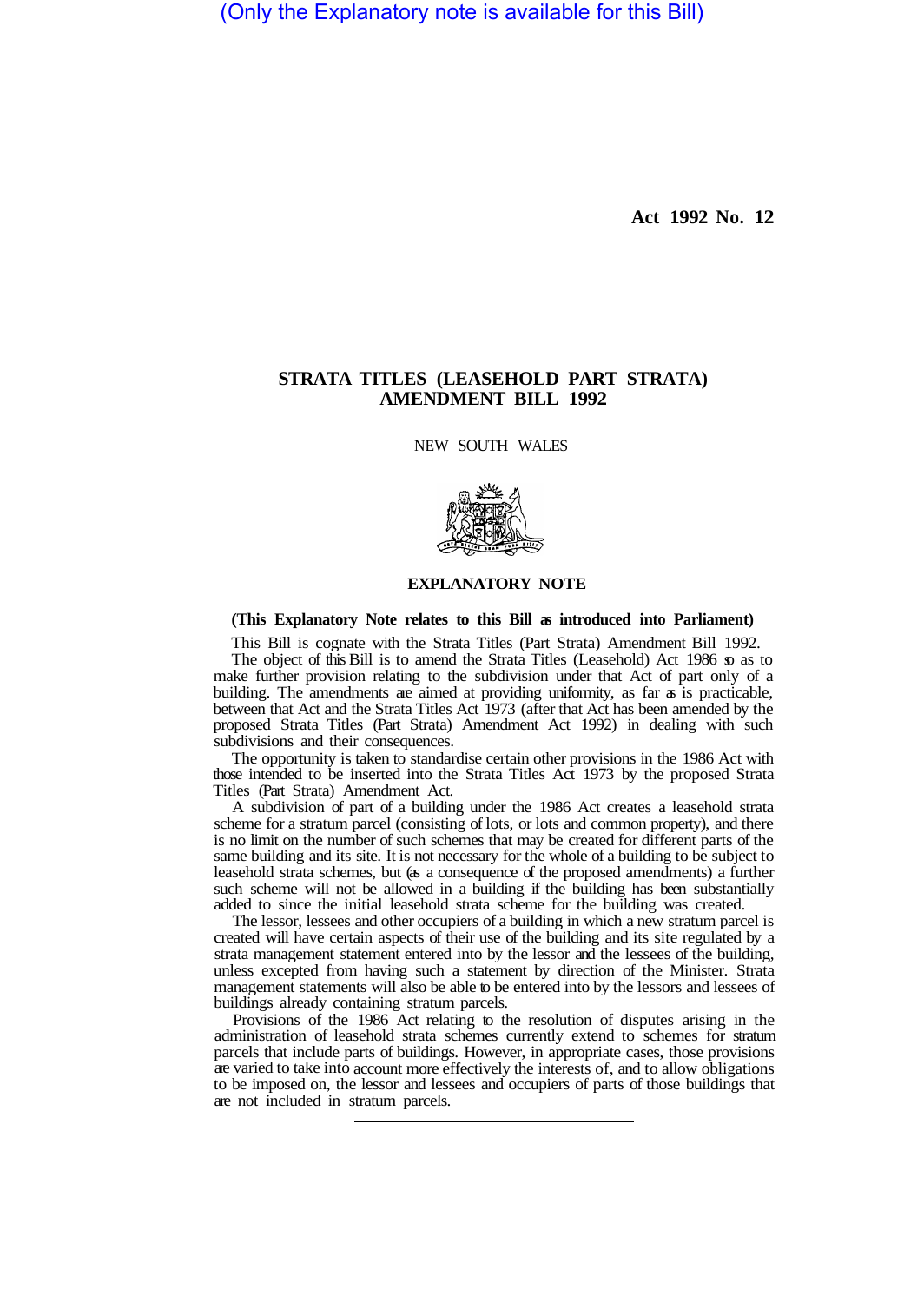*Strata Titles (Leasehold Part Strata) Amendment I992 [Act 1992 No. 12]* 

**Clause 1** specifies the short title of the proposed Act.

**Clause 2** provides for the commencement of the proposed Act on a day or days to be proclaimed

**Clause 3** gives effect to the Schedule of amendments to the Principal Act.

# **SCHEDULE 1—AMENDMENTS**

# **CONVEYANCING ISSUES**

# *Requirements for strata subdivisions*

Schedule 1 (3) amends section 7 **(Registration of strata plans)** to restate, in a simpler form, certain of the requirements that must be met by plans that are lodged for registration as strata plans.

Proposed Schedule 1A **(Requirements for strata plans),** to be inserted into the Act by Schedule 1 (24), sets out the matters that must be certified by a registered surveyor before a strata plan is registered, such as the existence of the proposed lots and the fact that a proposed stratum parcel is not in a part of a building added after an earlier stratum parcel was created for a part of the building.

Schedule 1 (2) amends section 6 **(Subdivision)** to declare that a development lot under the Act or under the Community Land Development Act 1989 cannot be subdivided under the section.

Schedule 1 (1) amends section 5 **(Construction of Act)** to declare that provisions of the Act, other than those relating to the ownership and certification of title, apply to encroachments (except on public places) shown on strata plans. This amendment is a restatement in a more appropriate place of part of section 7.

#### *Easements*

Schedule 1 (4) makes a minor amendment to section 9 **(Easements in certain leasehold strata schemes)** to correct a typographical error.

# **MANAGEMENT ISSUES**

#### *Strata management statements*

Schedule 1 (5) inserts proposed sections 57A—57F as Division 5A of Part 2. Of the proposed sections:

Section 57A **(Requirement for strata management statement)** will prevent the creation of a stratum parcel unless such a statement is registered for the building and site concerned. This requirement will not apply if the Minister so directs.

A strata management statement may also be registered after the creation of the stratum parcel to which it relates.

Section 57B **(Formal requirements)** will require the statement to be in a form approved by the Registrar-General and to provide for the following, in accordance with proposed Schedule 2A **(Strata management statements)** to be inserted by Schedule 1 (25):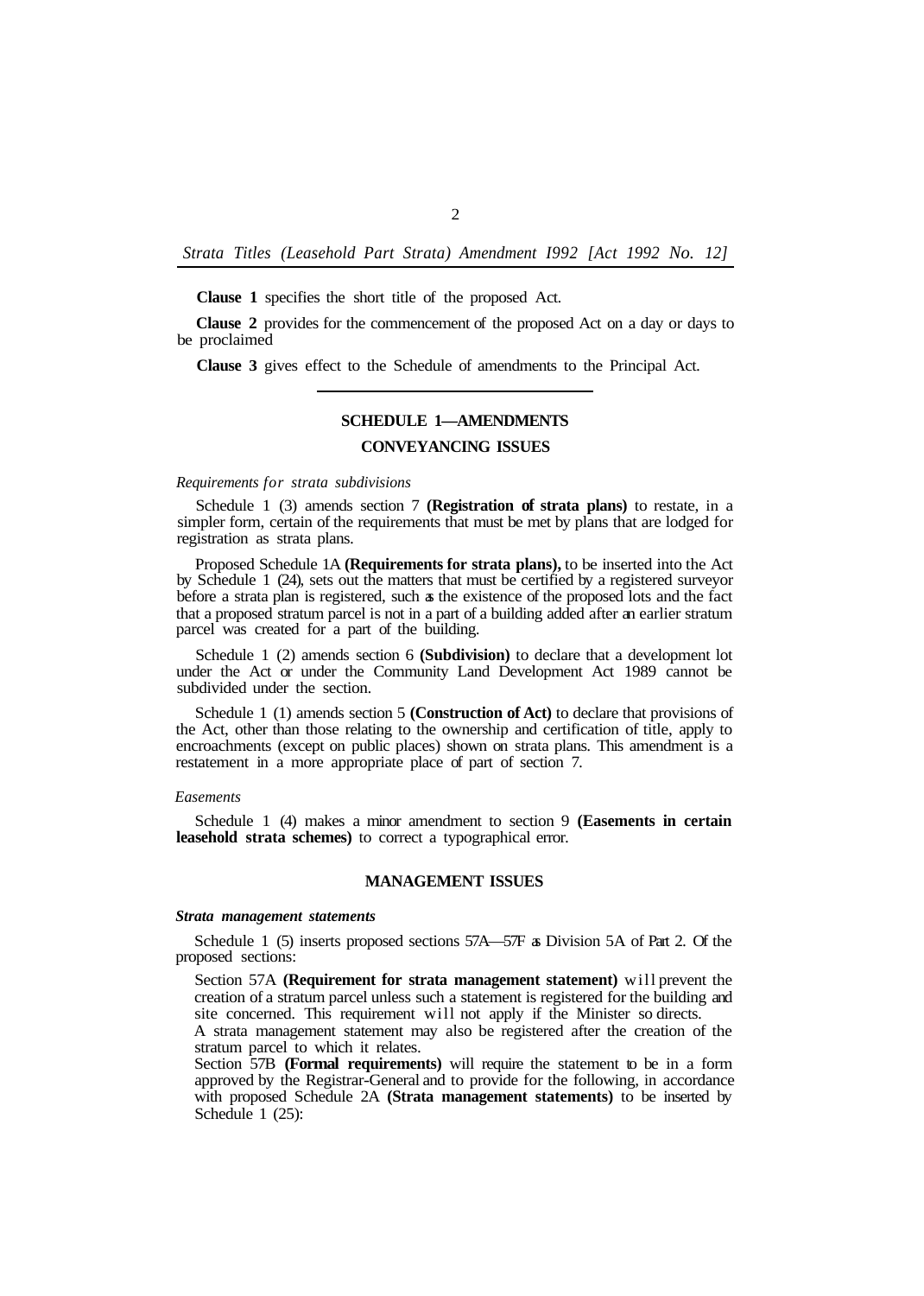# *Strata Titles (Leasehold Part Strata) Amendment I992 [Act I992 No. 12]*

- a building management committee
- management of the building and its site
- amendment of the statement
- resolution of disputes about management issues
- service of documents on the committee

Schedule 2A will also lay down minimum requirements for the composition of the committee and list some other matters for which the statement may provide, but is not exhaustive of the issues for which such a statement may provide.

Section 57C **(Registration of strata management statement)** will require particulars of such a statement to be recorded in relevant folios of the Register kept under the Real Property Act.

Section 57D **(Amendment of strata management statement)** will require any amendment of such a statement to be supported by all bodies corporate for stratum parcels and all other persons holding registered freehold or leasehold estates in other parts of the building concerned. An amendment may also be ordered by a court or be required because of a revocation or modification of development consent.

Section 57E **(Signing of strata management statement)** will require a strata management statement, or any amendment of such a statement, to be signed by the holders of specified estates or interests in the building concerned or its site. The Registrar-General may also require certain written consents before registering such a statement.

Section 57F **(Effect of strata management statement)** will make such a statement binding on all persons who are, for the time being, owners, mortgagees in possession and lessees of the building.

Schedule 1 (7) amends section 88 **(Copy of by-laws and strata management statement to be provided)** to require the sublessors of any parts of a building that are subject to a leasehold strata scheme to supply a copy of the strata management statement that affects the building to each of their sublessees.

#### *Termination of leasehold strata schemes*

Schedule 1 (6) amends section 80 **(Termination of leasehold strata scheme)** to provide that orders made by the Supreme Court on the winding up of a leasehold strata scheme may require the amendment of any strata management statement that affects a building part of which was subject to the leasehold strata scheme.

### *Insurance*

Schedule 1 (8) substitutes section 115 **(Insurance of buildings)** to restate, with appropriate changes, the obligations for the insurance of buildings subject to leasehold strata schemes.

Provision is made for the joint insurance of a building containing a stratum parcel by the body corporate for the parcel and all other persons holding registered freehold or leasehold estates in other parts of the building and for apportionment of the premium.

Schedule 1 (9) amends section 120 **(Insurable interests)** to expand the class of persons declared to have an insurable interest in the whole of a building that includes a stratum parcel so as to include registered owners and lessees of a part of the building that is not included in such a parcel.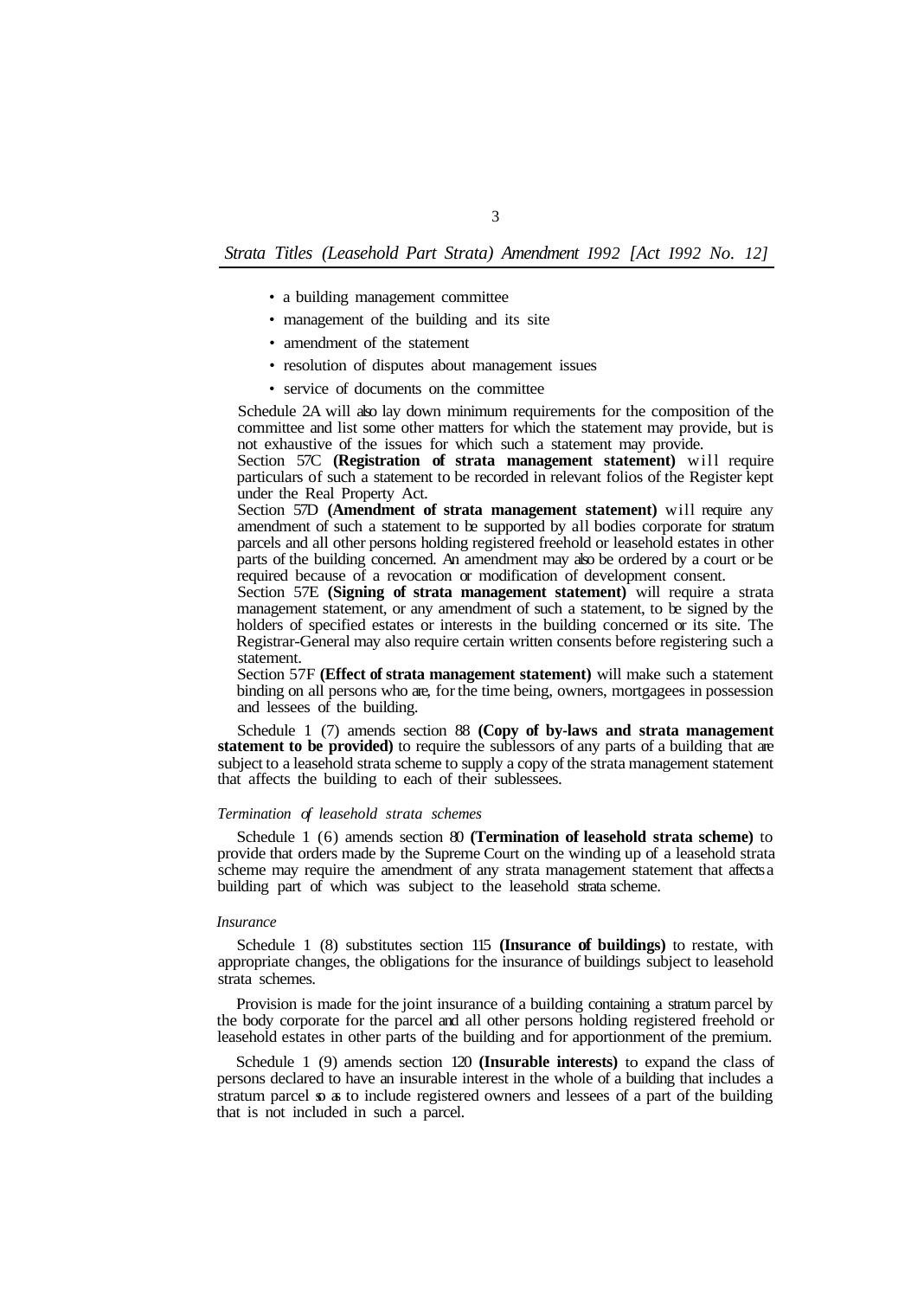# *Strata Titles (Leasehold Part Strata) Amendment 1992 [Act 1992 No. 12]*

Schedule 1 (13) substitutes section 143 **(Order to make or pursue insurance claim)**  to restate the power of the Commissioner to make such orders and to allow any person who is a registered owner or lessee of a part of a building that contains a stratum parcel or its site to apply for such an order.

The class of possible applicants for such an order is expanded.

Schedule 1 (16) substitutes section 162 **(Orders relating to insurance)** to restate the power to make orders requiring the insurance, or variation of the insurance, of a building containing a leasehold strata scheme. If the building concerned contains a stratum parcel, such an order may require the insurance premium to be paid in specified proportions.

The class of possible applicants for such an order is expanded.

#### *Dispute resolution—conciliation*

Schedule 1 (15) inserts proposed section 151A **(Resolution of certain building management disputes)** as Division 2A of Part 5. The proposed section allows the Commissioner to conciliate such disputes in buildings in which stratum parcels are situated, but only with the consent of all parties to the dispute.

#### *Dispute resolution—orders*

Schedule 1 (11) amends section 134 **(Orders by Commissioner)** to allow the Commissioner to make orders under Division 2 of Part 5 (including interim orders) with respect to a leasehold strata scheme for a part of a building that will bind not only persons whose interests arise directly from that scheme but also specified other "interested persons".

(Other "interested persons" include bodies corporate or managing agents of leasehold strata schemes for, or owners, lessees, sublessees or occupiers of, other parts of the building.)

Schedule 1 (12) amends section 136 **(General powers of Commissioner to make orders)** to allow orders under that section to be made with respect to a leasehold strata scheme for a part of a building on the application of other interested persons. The Commissioner is required to have regard to any strata management statement for the building concerned before making any order relating to the management of a stratum parcel.

Schedule 1 (14) amends section 146 **(Order relating to keeping of animals)** to ensure that such orders will bind the occupiers of, and all other persons who are or would be bound by a strata management statement for, a building that contains a stratum parcel.

Schedule 1 (17) amends section 171 **(General provisions relating to orders under Division 4 and on appeal)** to extend the class of persons on whom a Strata Titles Board may impose ancillary requirements in an order made by the Board. If such an order relates to a stratum parcel, requirements may be imposed on any "interested person".

Schedule 1 (18) amends section 178 **(Effect of certain orders)** to restate that certain orders have effect, to such extent as is necessary, as resolutions of the body corporate concerned.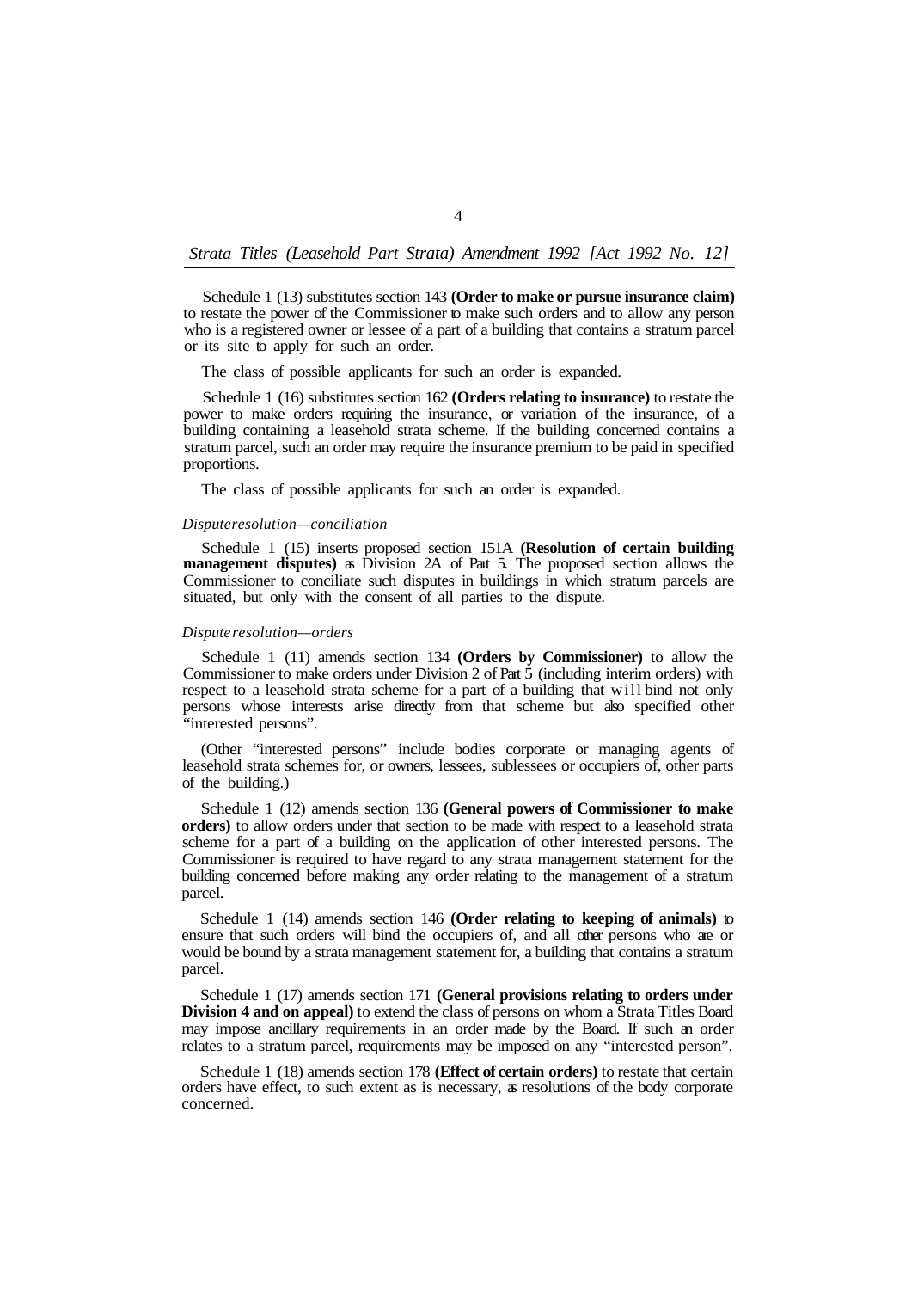# *Strata Titles (Leasehold Part Strata) Amendment 1992 [Act 1992 No. 12]*

Schedule 1 (19) amends section 180 **(Penalty for contravention of certain orders)**  to allow the body corporate for each stratum parcel situated in a part of the same building to take proceedings for an offence when an order made under Part 5 is contravened, as well as other registered owners and lessees of parts of the building or its site that are not included in a stratum parcel.

# *Rectification of building defects*

to restate the current powers of a body corporate to act as agent in: Schedule 1 (20) substitutes section 186 (**Structural defects—proceedings as agent**)

- ensuring that parts of a building continue to provide support and shelter to other parts of the building; and
- arranging for related building defects to be rectified,

and extend those powers to other "interested persons" where the building concerned contains a stratum parcel.

#### *Dividing fences*

Schedule 1 (20) also substitutes section 187 **(Dividing fences)** to restate the current requirement that the body corporate is taken to be the owner of a parcel for the purposes of the Dividing Fences Act and to provide that each body corporate for a stratum parcel that includes part of the building and each other holder of a fee simple interest in a part of the building or its site that is not included in such a parcel are taken to be joint owners, if the building concerned contains a stratum parcel.

#### *Service of documents*

Schedule 1 (21) amends section 191 **(Service of documents on body corporate etc.)**  to allow service of documents on persons who own parts of buildings that contain stratum parcels (but are not within such a parcel) in any manner authorised by section 170 of the Conveyancing Act. (The manner of service of documents on a building management committee is required to be set out in the relevant strata management statement.)

# *Power of entry*

Schedule 1 (10) amends section 131 **(Procedure after Commissioner receives application)** to allow the Strata Titles Commissioner, on giving notice, to enter any part of a building a part of which is subject to a leasehold strata scheme to look into the issues raised by an application for an order to be made by the Commissioner or a Strata Titles Board under the Act.

Schedule 1 (22) amends section 192 **(Powers of entry by public authority or local council)** to ensure that power to enter part of a building contained in a stratum parcel implies a power to enter another part of the building or its site if it is necessary to effect the authorised entry.

Schedule 1 (23) amends section 193 **(Powers of entry of Commissioner in certain cases)** to confer a similar power of entry on the commissioner while investigating a possible offence against the Act or by-laws if the alleged offence is related to a stratum parcel.